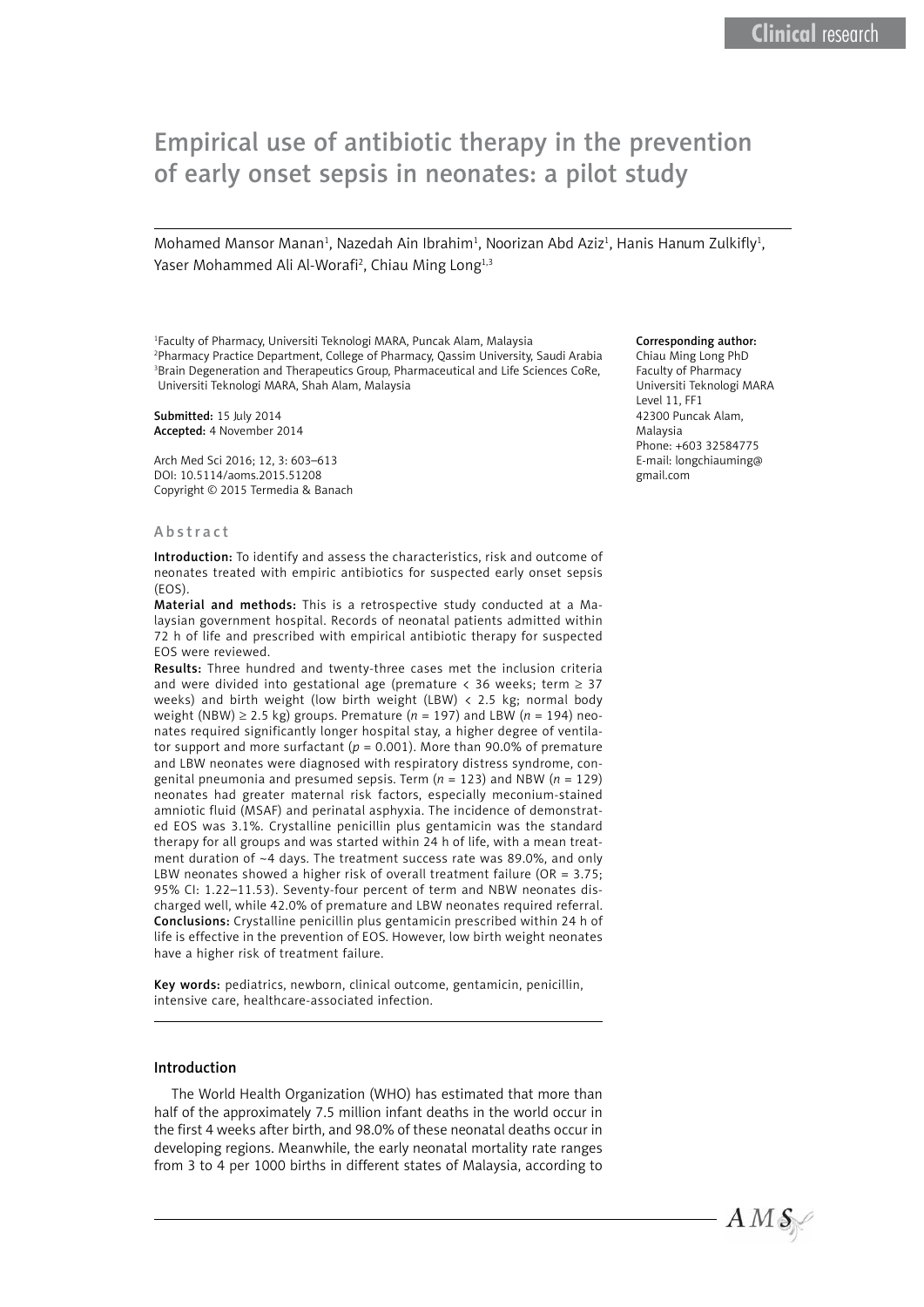the WHO neonatal and perinatal mortality report 2006 [1]. The main causes of neonatal death are infections, prematurity and birth asphyxia. Neonatal sepsis currently causes 1.6 million deaths annually in developing countries and is also the main reason for hospitalization in the Neonatal Intensive Care Unit (NICU) [2, 3].

Early onset sepsis (EOS) is defined as a clinical syndrome of bacteremia with systemic signs and symptoms of infection in the first 4 weeks of life. It also can be defined microbiologically from positive cultures of blood, cerebrospinal fluid or urine specimens. The WHO collaborating center for training and research classified EOS as onset of symptoms before 72 h of life. However, there are variable EOS definitions in the literature, and it may range from 48 h up to 6 days after delivery [4–6]. Early onset sepsis manifests frequently as pneumonia presenting with respiratory distress and less commonly as septicemia or meningitis. Making an early diagnosis of neonatal sepsis demands a highly suspicious index of clinical manifestations such as lethargy, refusal to suckle, poor cry, not arousable, abdominal distension, diarrhea, vomiting, hypothermia, poor perfusion, poor weight gain, shock, bleeding and renal failure. The clinical manifestations that are particularly suggestive for pneumonia are cyanosis, tachypnea, chest retractions, grunts or gasping and apnea. Other clinical manifestations are fever, seizures, blank look, high pitch cry, excessive crying or irritability, neck retraction and bulging fontanel; these are particularly suggestive of meningitis [7].

Early onset sepsis is normally caused by microorganisms that colonize the mother's genitourinary tract. The most common microorganisms isolated include group B *Streptococcus* (GBS), *Escherichia coli*, coagulase-negative *Staphylococcus* (CoNS), *Haemophilus influenzae* and *Listeria monocytogenes* [2, 8]. The choice of empiric antibiotic in suspected EOS must cover both Gram-positive and Gram-negative bacteria. The combinations penicillin/ampicillin plus gentamicin and penicillin/ampicillin plus cefotaxime intravenously are the recommended therapy for empiric treatment in suspected EOS cases [9].

There are several factors that can increase the risk of developing EOS, such as prolonged labor, preterm rupture of the membrane (PROM), prolonged PROM > 18 h, maternal intrapartum fever, urinary tract infection (UTI) and chorioamnionitis [8]. Other factors include low birth weight and aspiration of meconium [7]. Naher *et al.* further reported that both low birth weight (LBW) babies and PROM are important risk factors for developing sepsis [8]. Until now, EOS has been the most significant risk factor for mortality and morbidity in full term neonates [9], extremely preterm neonates [10] and LBW preterm neonates [4, 5, 11]. It is important to stress that Stoll *et al.* showed that infection in the neonatal period is associated with poor neurodevelopmental and growth outcomes in early childhood [5].

Nevertheless, there is still a lack of strong evidence to determine the best empiric antibiotic regimen to prevent and reduce the complication of EOS. Although a randomized controlled trial is the gold standard to determine the best treatment option, most often it is not ethically justifiable to perform one in a neonatal population [12]. Due to limited information available on EOS, especially in developing countries, a current assessment on treatment practices provides much-needed evidence for future practice in terms of diagnosis and treatment [13, 14]. Thus, our study aimed to investigate the demographics, risk and outcome of neonates treated with empiric antibiotics in a Malaysian public tertiary hospital.

## Material and methods

## Study design and population

This retrospective study was conducted in a tertiary hospital in Malaysia. Neonates admitted to the NICU within 72 h of life over a period of one and a half years (January 2011–March 2012) were identified from medical records. Medical records of neonates who met the inclusion criteria were selected; those with incomplete data were excluded.

## Sampling procedure

Neonates were included in the study on the basis of the following criteria for sample selection: (i) neonates admitted to the neonatal ward within 72 h of life, (ii) neonates diagnosed with suspected EOS (optional) and (iii) neonates started on an empiric antibiotic regimen, i.e. penicillin/ampicillin plus gentamicin or ampicillin/penicillin plus cefotaxime, within 72 h of life. Subjects had to meet criteria (i) and (iii) for inclusion in the study. Neonates who were discharged or died within 72 h after empiric antibiotic exposure, with severe heart complications, started on another empiric antibiotic regimen, with a proven infection such as meningitis, necrotizing enterocolitis (NEC) or peritonitis, and with congenital malformations were excluded from the study (Figure 1). Peripheral blood culture and sensitivity results (pre and post) were reviewed and recorded.

## Data collection procedure and ethical approval

The study was approved by the Medical Research Ethics Committee (MREC) of the Malaysian Ministry of Health (NMRR-11-975-10283) and the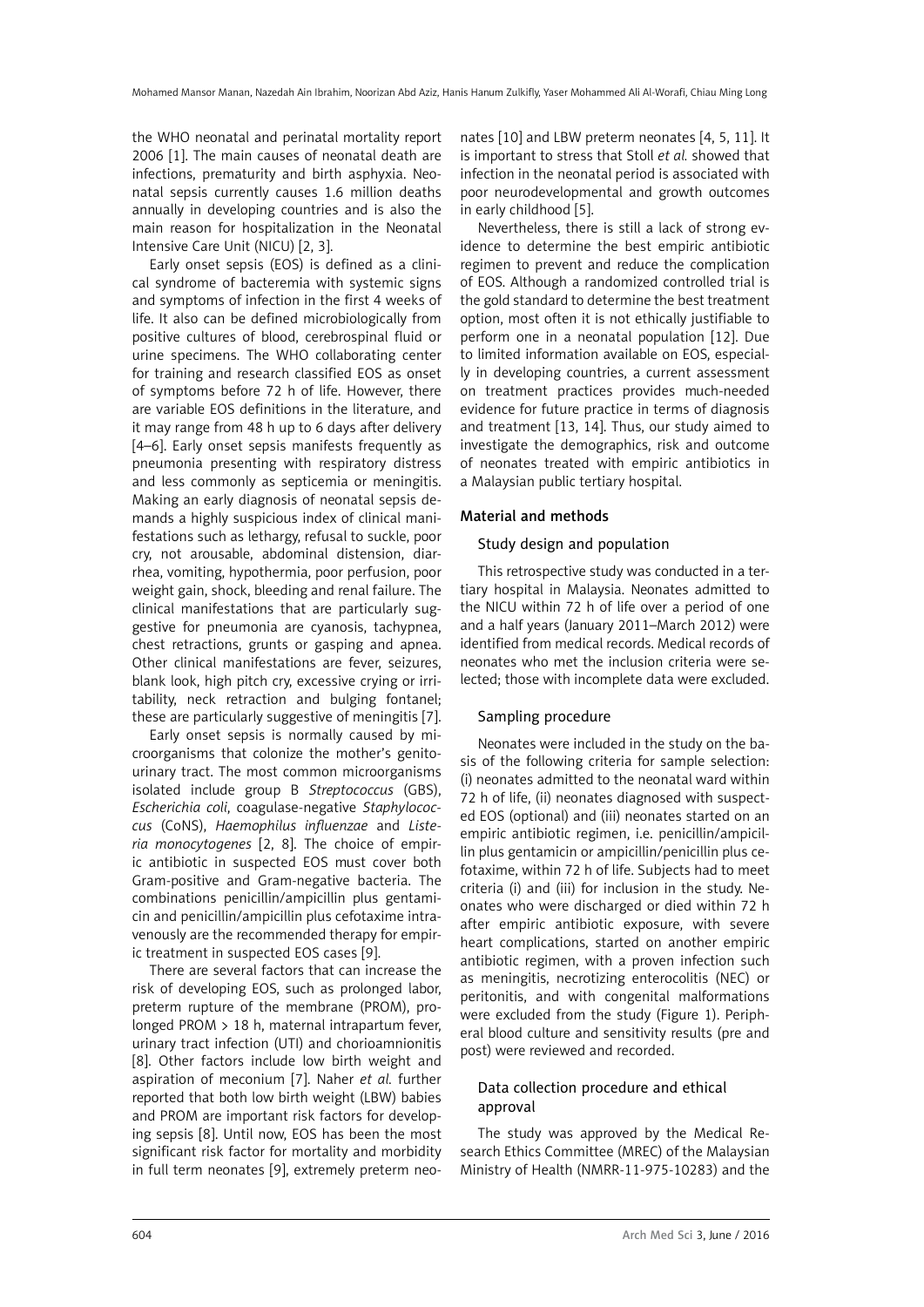Research Management Institute (RMI) at Universiti Teknologi MARA (600-RMI 5/1/01).

The data were manually recorded on a pre-validated data collection form. Data related to patient demographics, diagnosis, risk factors, clinical manifestation, proven EOS, empiric antibiotic regimen and treatment outcome were documented [15].

#### Statistical analysis

Data were analyzed using SPSS for Windows version 16 and Microsoft Office Excel 2007. The frequencies, percentages, median, quartile, mean and standard deviation of each continuous variable studied were calculated and tabulated.

Univariate analysis, Pearson chi-square test  $(\chi^2)$ test) or Fisher's exact test (categorical-categorical) and Mann-Whitney test (categorical-numerical) were used where appropriate to compare the groups classified using the gestational age (GA) and birth weight (BW) criteria. The 95% confidence interval (CI) was set for the test whereby the result was significant if  $p \le 0.05$ . After stratifying neonates into GA and BW groups, odd ratios (OR) and 95% confidence intervals (CI) of each risk factor, clinical manifestation and treatment failure were calculated using the Mantel-Haenszel method. Treatment failure was defined as an antibiotic change within 72 h after antibiotic exposure due to no improvement or deterioration, meningitis or suspicion of meningitis, NEC or suspicion of other abdominal infection, microorganism resistant to an antibiotic or death in the first 7 days of life due to sepsis [6]. Treatment success was defined based on the opposite definition of treatment failure.

### Results

#### Characteristics of patients with suspected early onset neonatal sepsis

A total of 852 neonates were admitted to the NICU during the 3 months of the study period; 391 of them were admitted within 72 h of life. Out of 391 cases, 323 (82.6%) cases with complete data that fulfilled the inclusion criteria were selected and reviewed. The eligible cases were regrouped into the GA group (i.e. either premature:  $GA < 36$ weeks or term  $GA: \geq 37$  weeks) and BW group (i.e. either low birth weight: LBW < 2.5 kg or normal birth weight: NBW  $\geq$  2.5 kg) before analysis. It was noteworthy that three cases were excluded from GA group analysis due to missing gestational age information.

#### Demographic characteristics

#### Maternal demographic features

Table I shows that only antibiotic administration during pregnancy and place of delivery were



Figure 1. Study outline and exclusion

significantly different for the GA group. However, for the BW group, there was a significant difference for intrapartum antibiotic administration and complications during pregnancy. Almost 50.0% of the neonates were delivered by lower segment caesarean section (LSCS).

#### Neonatal demographic features

Both GA and BW groups showed significant differences in the categories length of hospital stay, ventilator support requirement, surfactant administration, C-reactive protein (CRP) above normal range and incidence of neonatal jaundice in the first 7 days of life. Premature and LBW neonates had a longer hospital stay, required more ventilator support and surfactant, showed less CRP above the normal range and had a greater incidence of neonatal jaundice in the first 7 days of life compared to term and NBW neonates (Table I).

#### Diagnosis or to treat as diagnosis

There was a significant difference in both groups regarding the main diagnosis or to treat as diagnosis when empiric antibiotics were started (Table II). The most common diagnosis for premature and LBW neonates was respiratory distress syndrome (RDS), suspected sepsis and congenital pneumonia, whereas term and NBW neonates were commonly diagnosed with congenital pneumonia, suspected sepsis, meconium aspirate syndrome (MAS) and hypoxic ischemic encephalopathy (HIE).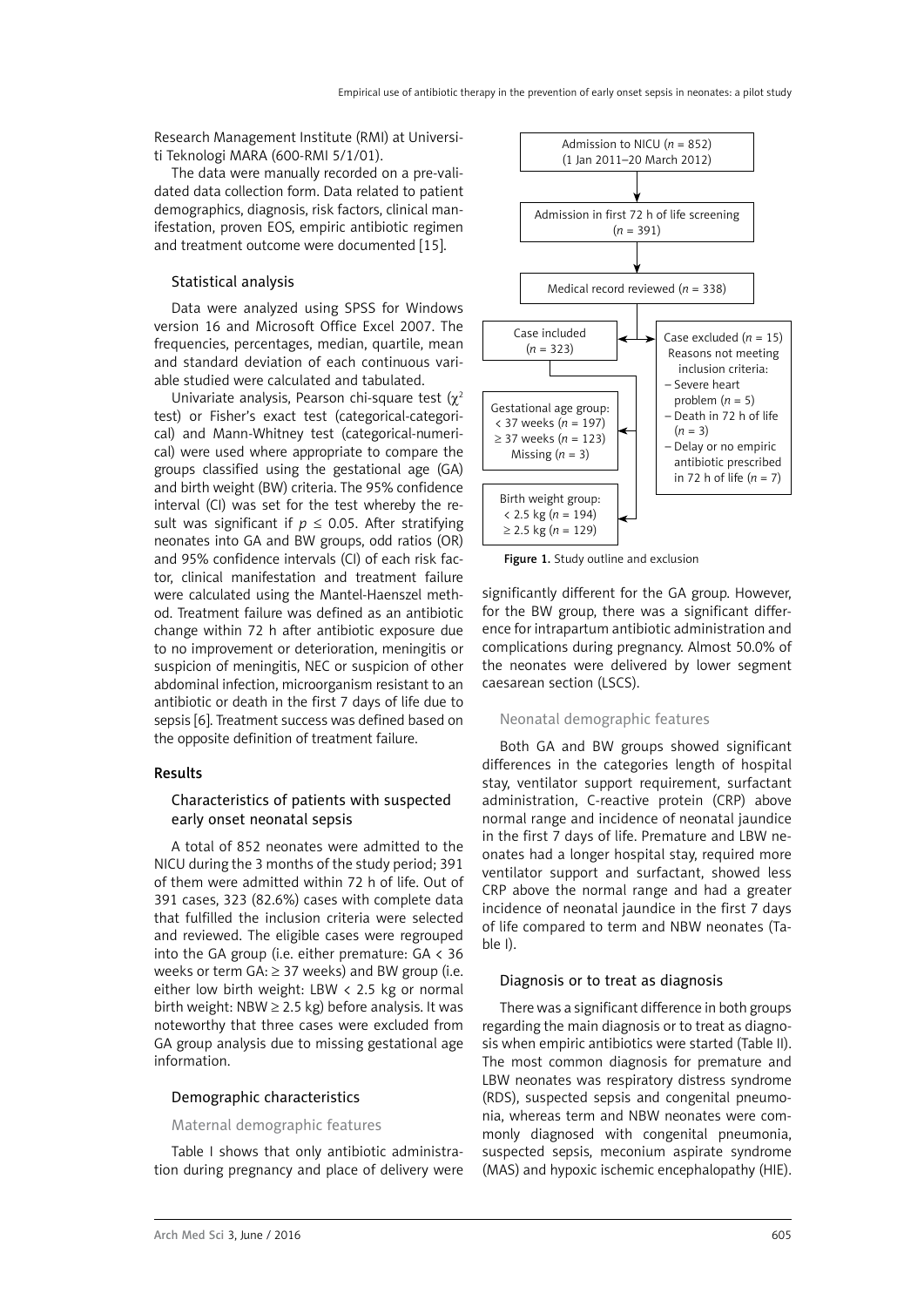Table I. Demographic characteristics of the study groups

| Description                                | GA                        |                                | Value | <b>BW</b>               |                              | Value |
|--------------------------------------------|---------------------------|--------------------------------|-------|-------------------------|------------------------------|-------|
|                                            | < 37 weeks<br>$(n = 197)$ | $\geq$ 37 weeks<br>$(n = 123)$ | of p  | < 2.5 kg<br>$(n = 194)$ | $\geq$ 2.5 kg<br>$(n = 129)$ | of p  |
| Maternal demographic features:             |                           |                                |       |                         |                              |       |
| Age, mean ± SD [years]                     | 28.77 ±5.81               | 29.30 ±4.94                    | 0.709 | 28.38 (5.34)            | 29.91 (5.62)                 | 0.681 |
| Antibiotic during pregnancy, $n$ (%)       | 32(16.2)                  | 10(8.1)                        | 0.037 | 27 (13.9)               | 15(11.6)                     | 0.549 |
| Intrapartum antibiotic, $n$ (%)            | 75 (28.1)                 | 34 (27.6)                      | 0.056 | 74 (38.1)               | 35(27.1)                     | 0.040 |
| Caesarean section, n (%)                   | 115 (58.4)                | 60(48.8)                       | 0.093 | 107(55.2)               | 68 (52.7)                    | 0.666 |
| Place of delivery, $n$ (%):                |                           |                                | 0.010 |                         |                              | 0.114 |
| Inborn                                     | 176 (89.3)                | 97 (78.9)                      |       | 169 (87.1)              | 104 (80.6)                   |       |
| Outborn                                    | 21(10.7)                  | 26(21.1)                       |       | 25(12.9)                | 25(19.4)                     |       |
| Complication during pregnancy, $n$ (%):    |                           |                                | 0.021 |                         |                              | 0.019 |
| Hypertension                               | 17(8.6)                   | 1(0.8)                         |       | 17 (8.8)                | 1(0.8)                       |       |
| Diabetes                                   | 22(11.2)                  | 19 (15.4)                      |       | 22(11.3)                | 19 (14.7)                    |       |
| Anemia                                     | 15 (7.6)                  | 11(8.9)                        |       | 14(7.2)                 | 12(9.3)                      |       |
| Multiple complications                     | 5(2.5)                    | 3(2.4)                         |       | 5(2.6)                  | 3(2.3)                       |       |
| Others                                     | 9(4.6)                    | 11(8.4)                        |       | 9(4.6)                  | 11(11.4)                     |       |
| Neonatal demographic features:             |                           |                                |       |                         |                              |       |
| Birth weight, mean ± SD [kg]               | $1.67 + 0.56$             | $3.11 \pm 0.61$                | 0.001 | $1.61 \pm 0.48$         | $3.15 \pm 0.53$              |       |
| Gestational age, mean ± SD [weeks]         | 31.80 ±2.86               | 39.32 ±1.75                    |       | 32.08 ±3.40             | 38.65 ±2.41                  | 0.001 |
| Length of stay, mean $\pm$ SD [days]       | 29.78 ± 21.98             | $9.85 \pm 6.79$                | 0.001 | $30.04 \pm 22.12$       | $9.91 \pm 6.34$              | 0.001 |
| Gender, n (%):                             |                           |                                | 0.388 |                         |                              | 0.410 |
| Male                                       | 117 (59.4)                | 79 (64.2)                      |       | 116 (59.8)              | 83 (64.3)                    |       |
| Female                                     | 80 (40.6)                 | 44 (35.8)                      |       | 78 (40.2)               | 46 (35.7)                    |       |
| Ventilator, n (%):                         |                           |                                | 0.001 |                         |                              | 0.003 |
| Intubated                                  | 121 (61.4)                | 66 (53.7)                      |       | 118 (60.8)              | 71 (55.0)                    |       |
| CPAP                                       | 35(17.8)                  | 5(4.1)                         |       | 31 (16.0)               | 9(7.0)                       |       |
| Surfactant, n (%)                          | 53 (26.9)                 | 0(0.0)                         | 0.001 | 51(26.3)                | 2(1.6)                       | 0.001 |
| C-reactive protein > normal range, $n$ (%) | 20(10.2)                  | 32 (26.0)                      | 0.001 | 22(11.3)                | 30 (23.3)                    | 0.004 |
| APGAR score at 1 min, mean $\pm$ SD:       | $7.52 \pm 2.16$           | $6.77 \pm 2.66$                | 0.058 | 7.48 ±2.23              | $6.85 + 2.56$                | 0.307 |
| Critically low $(<$ 3), $n$ (%)            | 17(8.6)                   | 20(16.3)                       |       | 18(9.3)                 | 19 (14.7)                    |       |
| Fairly low (4-6), n (%)                    | 32(16.2)                  | 24(19.5)                       |       | 34 (17.5)               | 22(17.1)                     |       |
| Normal (7-10), n (%)                       | 144 (73.1)                | 76 (61.8)                      |       | 137 (70.6)              | 84 (65.1)                    |       |
| Missing, $n$ $(\%)$                        | 4(2.0)                    | 3(2.4)                         |       | 5(2.6)                  | 4(3.1)                       |       |
| APGAR score at 5 min, mean ± SD:           | $8.41 \pm 1.39$           | $7.74 \pm 2.24$                | 0.001 | $8.37 \pm 1.43$         | 7.83 ±2.19                   | 0.018 |
| Critically low $(<$ 3), $n$ (%)            | 4(2.0)                    | 7(5.7)                         |       | 4(2.1)                  | 7(5.4)                       |       |
| Fairly low $(4-6)$ , $n$ $(%)$             | 10(5.1)                   | 18 (14.6)                      |       | 12(6.2)                 | 16(12.4)                     |       |
| Normal (7-10), n (%)                       | 171 (86.8)                | 83 (67.5)                      |       | 164 (84.5)              | 90 (69.8)                    |       |
| Missing, $n$ $(\%)$                        | 12(6.1)                   | 15(12.2)                       |       | 14 (7.20)               | 16(12.4)                     |       |
| Neonatal jaundice in 7 days of life        | 178 (90.40)               | 69 (56.10)                     | 0.001 | 172 (88.70)             | 76 (58.9)                    | 0.001 |
| Renal impairment in 7 days of life         | 19 (9.60)                 | 6(4.90)                        | 0.122 | 20 (10.30)              | 7(5.40)                      | 0.120 |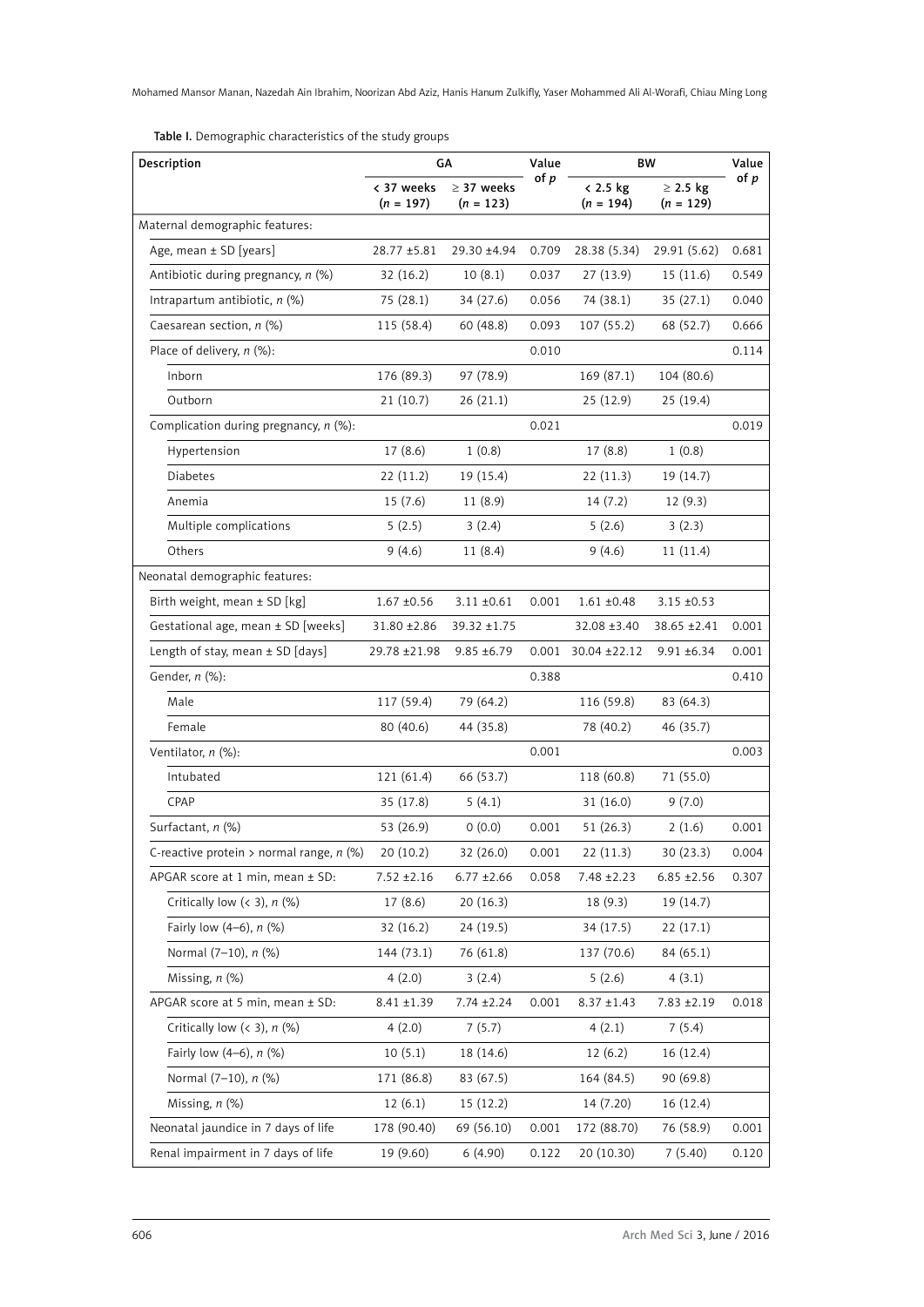| $ICD-10$<br>Diagnosis or to treat as<br>diagnosis, $n$ $(\%)$<br>Code | GA                                               |                             | Value     | <b>BW</b>                 |                              | Value     |       |
|-----------------------------------------------------------------------|--------------------------------------------------|-----------------------------|-----------|---------------------------|------------------------------|-----------|-------|
|                                                                       | < 37 weeks<br>$(n = 197)$                        | $> 37$ weeks<br>$(n = 123)$ | of $p$    | $< 2.5$ kg<br>$(n = 194)$ | $\geq$ 2.5 kg<br>$(n = 129)$ | of p      |       |
| P22.00                                                                | Respiratory distress<br>syndrome (RDS)           | 68 (34.5)                   | 0(0.0)    | 0.001                     | 65 (33.5)                    | 3(2.3)    | 0.001 |
| P <sub>23.00</sub>                                                    | Congenital pneumonia                             | 54 (27.4)                   | 37(30.1)  |                           | 52 (26.8)                    | 41 (31.8) |       |
| A41.90                                                                | Presumed sepsis (sepsis<br>unspecified organism) | 57 (28.9)                   | 32 (26.0) |                           | 60(30.9)                     | 30(23.3)  |       |
| P91.60                                                                | Hypoxic ischemic<br>encephalopathy (HIE)         | 4(2.0)                      | 21(17.1)  |                           | 4(2.1)                       | 21(16.3)  |       |
| P24.01                                                                | Meconium aspirate<br>syndrome (MAS)              | 3(1.5)                      | 25(20.3)  |                           | 3(1.5)                       | 25(19.4)  |       |
| A04.90                                                                | Bacteria intestinal infection<br>unspecified     | 6(3.0)                      | 2(1.6)    |                           | 4(2.1)                       | 4(3.1)    |       |
|                                                                       | Others                                           | 5(2.5)                      | 6(4.9)    |                           | 6(3.1)                       | 5(3.9)    |       |

Table II. Diagnosis or to treat as diagnosis

## Risk factors

Maternal risk factors such as meconium stained amniotic fluid (MSAF) showed strong and significant effects on perinatal asphyxia on both GA and BW groups. Term and NBW neonates had greater maternal risk factors, especially MSAF and perinatal asphyxia, compared to premature and LBW neonates.

Prolonged rupture of the membrane > 18 h had a higher incidence in premature and LBW neonates.

## Clinical manifestations

The GA groups showed a significant difference in thermoregulatory symptoms, cardiac symptoms, respiratory symptoms (grunting, respiratory distress and tachypnea) and seizures, while the BW groups showed significant differences in thermoregulatory symptoms, respiratory symptoms (apnea, grunting and respiratory distress) and seizures. Premature neonates had a higher chance of presenting with respiratory symptoms such as grunting, respiratory distress and tachypnea, but had a lower incidence of seizures. Meanwhile, LBW neonates similarly had a higher probability of presenting with respiratory distress but were less likely to experience tachycardia, bradycardia and seizures (Figure 2).

#### Empiric antibiotic treatment regimens

The most common empiric antibiotics prescribed for both groups was the C-penicillin plus gentamicin regimen (> 98.0%). There was no significant difference in the time of initiation or treatment duration for both groups (Table III).

## Proven sepsis in early onset sepsis

The number of cases of proven sepsis was equal in both groups. Premature and LBW neonates were infected with both Gram-positive and

Gram-negative microorganisms, while term and NBW were infected with Gram positive microorganisms only (Table IV).

#### Primary treatment outcome

A total of 178 (55.1%) cases completed treatment without any changes to the empiric antibiotic regimen. The majority of cases in the premature and LBW groups required longer treatment duration (7 days) compared to the term and NBW groups (4–5 days). Changes in empiric antibiotic within 72 h occurred in 20.4% of cases while 70 (21.7%) cases needed changes after 72 h. The reasons for treatment failure due to changes in antibiotic within 72 h are shown in the highlighted box in Table V. The forest plot of treatment failure is presented in Figure 3. The overall treatment failure rate was higher in the LBW group (15.5%). Our results showed that death due to sepsis within the first 7 days of life occurred more often in the premature and LBW groups.

## Secondary treatment outcome (discharge conditions)

Discharge conditions for both groups showed significant differences (Table VI). Term and NBW neonates required less referral to other disciplines (ENT, ophthalmology, orthopedics, cardiology, etc.) during discharge (< 20.0%), and 74.0% of the cases reviewed were discharged well. More than 40.0% of premature and LBW groups needed referral to other disciplines, and around 48.0% were discharged after responding positively to antibiotic treatment.

#### Discussion

In the current practice, clinicians need to have a high suspicion index in order to start neonates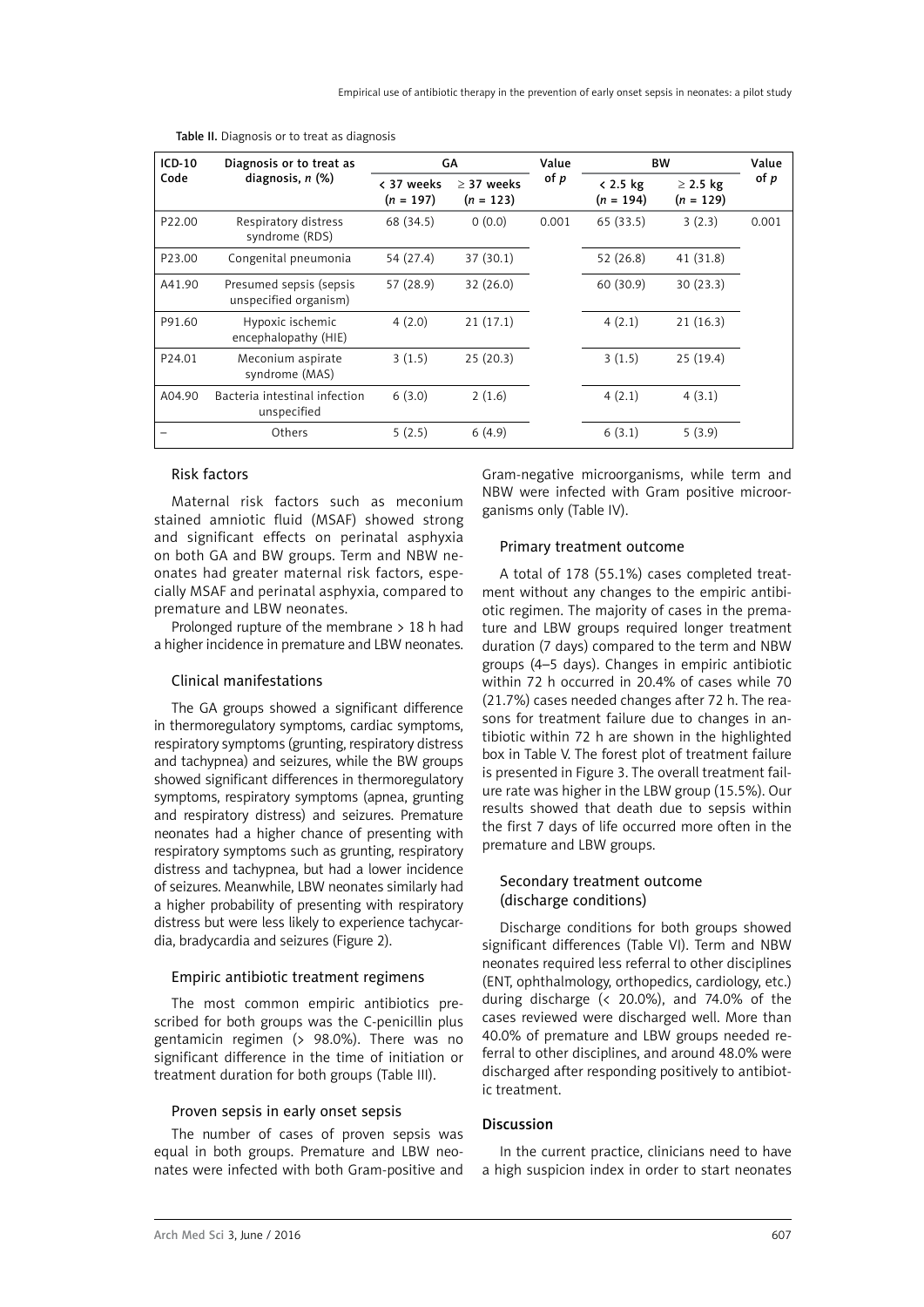

Figure 2. Forest plot of clinical manifestation

*The data are presented as odds ratio (OR) (indicated by diamonds) with the 95% CI (indicated by lines). Odds ratio of the full term and normal BW is 0; shift to the left of this line indicates lower risk in premature and low BW and vice versa.*

| Parameter                                                    | GA                        |                             | Value | <b>BW</b>                 |                              | Value |
|--------------------------------------------------------------|---------------------------|-----------------------------|-------|---------------------------|------------------------------|-------|
|                                                              | < 37 weeks<br>$(n = 197)$ | $> 37$ weeks<br>$(n = 123)$ | of p  | $< 2.5$ kg<br>$(n = 194)$ | $\geq$ 2.5 kg<br>$(n = 129)$ | of p  |
| Postnatal age (first dose antibiotic<br>given), $n$ $(\%)$ : |                           |                             | 0.318 |                           |                              | 0.349 |
| 24 h of life                                                 | 186 (94.4)                | 114 (92.7)                  |       | 183 (94.3)                | 120 (93.0)                   |       |
| 48 h of life                                                 | 9(4.6)                    | 9(7.3)                      |       | 9(4.6)                    | 9(7.0)                       |       |
| 72 h of life                                                 | 2(1.0)                    | 0(0.0)                      |       | 2(1.0)                    | 0(0.0)                       |       |
| Empiric antibiotic regimen, $n$ (%):                         |                           |                             |       |                           |                              |       |
| Ampicillin plus gentamicin                                   | 3(1.5)                    | 0(0.0)                      |       | 3(1.5)                    | 0(0.0)                       |       |
| C-penicillin plus gentamicin                                 | 193 (98.0)                | 123 (100.0)                 |       | 191 (98.5)                | 128 (99.2)                   |       |
| Alternative ampicillin/penicillin<br>plus cefotaxime         | 1(0.5)                    | 0(0.0)                      |       | 0(0.0)                    | 1(0.8)                       |       |
| Duration of treatment, mean $\pm$ SD<br>[days]               | $4.29 \pm 1.90$           | $4.19 \pm 1.76$             | 0.730 | $4.15 \pm 1.88$           | $4.36 \pm 1.81$              | 0.261 |

#### Table III. Empiric antibiotic usage

with antibiotics as presumptive treatment [7]; nearly half (45.9%) of neonates admitted to the NICU requiring hospitalization within the first 72 h of life were started with empiric antibiotics. Treating neonates for possible bacterial infection is the most common practice in NICU [16, 17].

The 323 cases were divided into both GA and BW groups. This is because GA is associated with changes in body composition and organ function, while BW may increase pharmacokinetic variability in neonates. For example, renal drug clearance is lower in premature neonates small for gesta-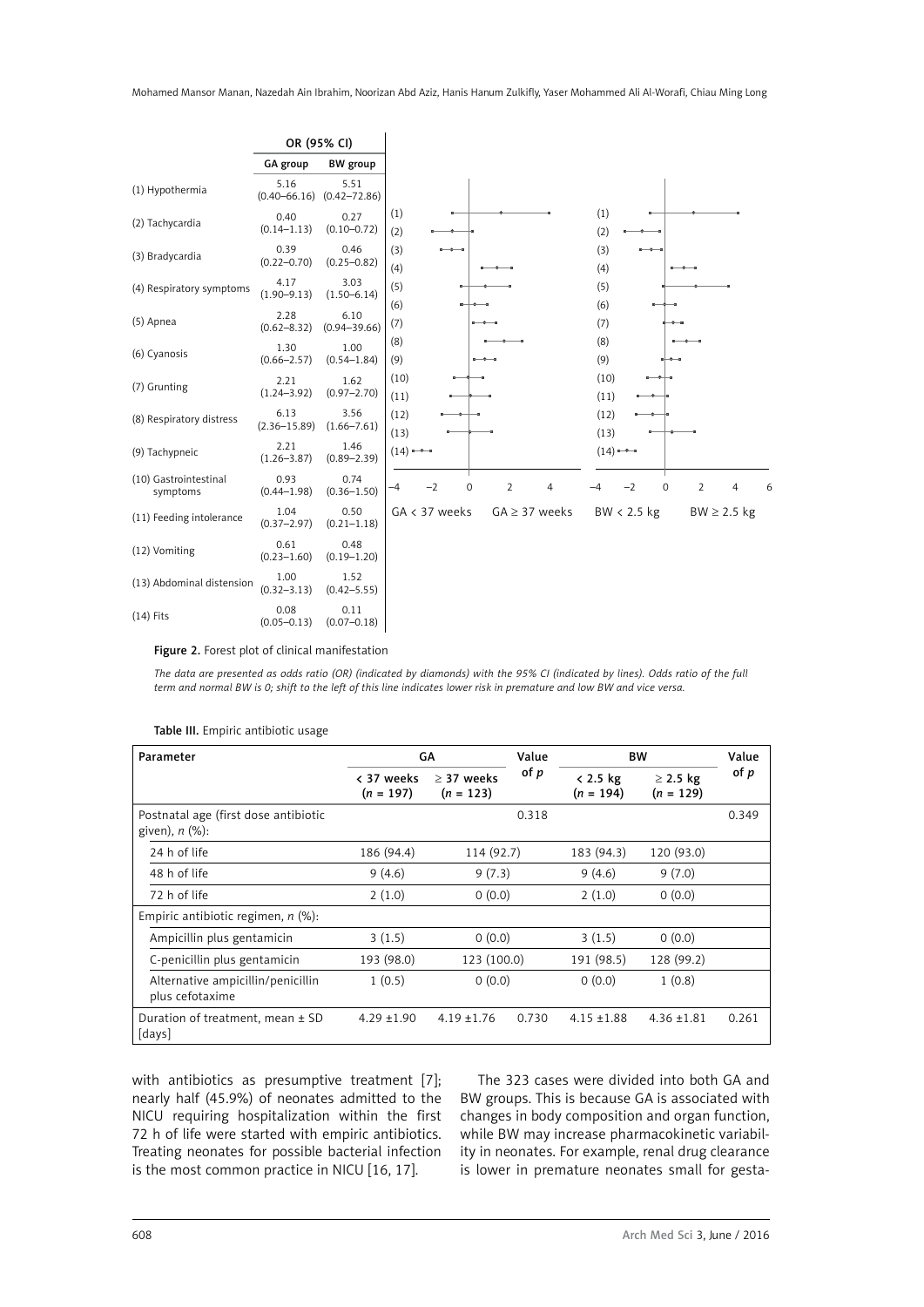| Variable                             | Total                |                | GA                                 | <b>BW</b>  |                |
|--------------------------------------|----------------------|----------------|------------------------------------|------------|----------------|
|                                      | n of episodes (died) |                | $\langle$ 37 weeks $\geq$ 37 weeks | $< 2.5$ kg | $\geq$ 2.5 kg  |
| Total samples tested:                |                      |                |                                    |            |                |
| Blood                                | 222                  | 141            | 81                                 | 140        | 82             |
| Placental membrane*                  | $\overline{2}$       | $\mathbf{1}$   | 1                                  | 1          | 1              |
| Gram-positive:                       |                      |                |                                    |            |                |
| Bacillus sp. (Gram positive bacilli) | 5(0)                 | $\overline{2}$ | 3                                  | 1          | $\overline{4}$ |
| Group B streptococci                 | $1^{\wedge}$ (0)     |                | $1^{\wedge}$                       |            | $1^{\wedge}$   |
| Streptococcus pneumonia              | 1(1)                 |                | 1                                  | 1          |                |
| Gram-negative:                       |                      |                |                                    |            |                |
| Stenotrophomonas (xantho) maltophi   | 1(0)                 | 1              |                                    | 1          |                |
| Haemophilus influenza                | 1(0)                 | 1              |                                    | 1          |                |
| Sphingomonas paucimobilis            | 1(0)                 | 1              |                                    | 1          |                |
| Total episodes                       | 10(1)                | 5              | 5                                  | 5          | 5              |

Table IV. Isolated microorganisms (sample taken prior to empiric antibiotic administration)

*^Eye swab. \*Amniotic fluid and amniotic/placental membrane cultures.*

tional age than those of appropriate size for gestational age [18]. Earlier evidence has shown that both GA and BW are important factors in determining drug dose and frequency in neonates [19]. This classification is suitable for comparing treatment outcomes, especially in neonates.

In this study, nearly 50.0% of the mothers received antibiotics, and their babies were treated as suspected EOS. This is expected since maternal risk factors and intrapartum complications were the main contributing factors for suspected EOS in neonates. According to the Morbidity and Mortality Weekly Report (MMWR) in 2010 [20], pregnant women with a risk of infection, including positive recto-vaginal culture, chorioamnionitis, prolonged rupture of membranes or premature delivery, should be covered with antibiotic prophylaxis during pregnancy or in the intrapartum period for prevention of perinatal group B streptococcal infection [20, 21]. The results also demonstrate that neonates of mothers who received intrapartum antibiotic prophylaxis (IAP) were more likely to be treated for suspected EOS with a prolonged hospital stay [22].

Almost 50.0% of the neonates in GA and BW groups were delivered through LSCS. This is because LSCS is classified as a clean-contaminated operation and IAP was given peri-operatively to reduce the risk of infection and endometritis [23].

In our study, respiratory symptoms were significantly associated with prematurity. Prematurity is associated with many complications in neonates such as increased risk of infection [20] and risk of respiratory distress syndrome (RDS) [24]. The majority of the premature group in our study was

diagnosed with RDS, followed by suspected sepsis and congenital pneumonia. Respiratory distress occurs in premature infants as a result of non-fully-developed lung anatomy and surfactant deficiency [25]. Another study showed that neonates with respiratory distress need to be treated with oxygenation, ventilation and surfactant replacement [24]. This is in agreement with our findings, where there was significant ventilator and surfactant use in premature neonates.

Meconium stained amniotic fluid occurs in 13.0% of deliveries, and at least 5.0% of those cases presented with MAS, typically in term and postterm neonates [26, 27]. The MAS may cause hypoxia and significant respiratory distress after delivery [24]. Our study found that the risk of MSAF and perinatal asphyxia was significantly associated with term neonates. The majority of term neonates were diagnosed with congenital pneumonia and presented with respiratory symptoms followed by suspected sepsis, MAS and HIE. Seizures are clinical manifestations that are significantly associated with term neonates; this was consistent with the effect of MAS and HIE in neonates.

Furthermore, EOS normally manifests as pneumonia and less commonly as meningitis and sepsis [7]. Our study shows that respiratory symptoms were common in both term and premature neonates, which is in agreement with a study conducted in the University of Michigan Health System [28]. The choice of empiric antibiotic is dependent on the probable pathogens and strong perinatal history, including maternal symptoms and culture. The current study findings show that more than 92.0% of the total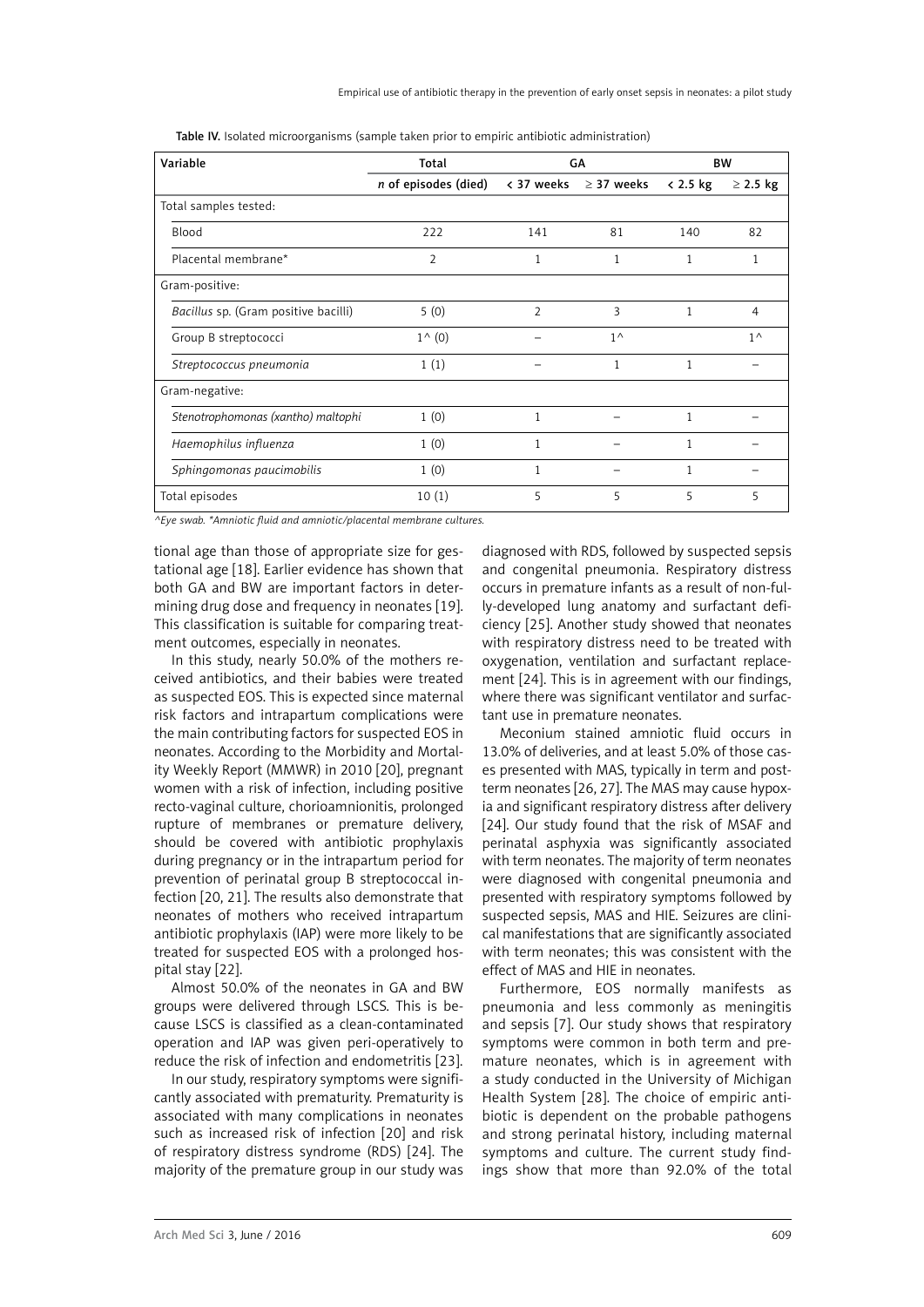Table V. Primary treatment outcome

| Parameter                                                  |                           | GA                             | BW                        | Total                        |                      |
|------------------------------------------------------------|---------------------------|--------------------------------|---------------------------|------------------------------|----------------------|
|                                                            | < 37 weeks<br>$(n = 197)$ | $\geq$ 37 weeks<br>$(n = 123)$ | $< 2.5$ kg<br>$(n = 194)$ | $\geq$ 2.5 kg<br>$(n = 129)$ | cases<br>$(n = 323)$ |
| Completed empiric antibiotic treatment<br>without changes: |                           |                                |                           |                              | 178 (55.1)           |
| 3 days                                                     | 18(9.1)                   | 16 (13.0)                      | 20(10.3)                  | 14 (10.9)                    |                      |
| $3.5 - 4$ days                                             | 8(4.1)                    | 13 (10.6)                      | 9(4.6)                    | 12(9.3)                      |                      |
| $4.5 - 5$ days                                             | 21(10.7)                  | 27(21.9)                       | 20(10.3)                  | 28 (21.7)                    |                      |
| 6 days                                                     | 13(6.6)                   | 6(4.9)                         | 11(5.7)                   | 8(6.2)                       |                      |
| 7 days                                                     | 39 (19.8)                 | 17(13.8)                       | 34 (17.5)                 | 22(17.1)                     |                      |
| Total cases                                                | 99 (50.3)                 | 79 (64.2)                      | 94 (48.5)                 | 84 (65.1)                    |                      |
| Changes of antibiotic within 72 h:                         |                           |                                |                           |                              | 66 (20.4)            |
| No improvement                                             | 14(7.1)                   | 6(4.9)                         | 16(8.3)                   | 4(3.1)                       | Treatment            |
| Meningitis or suspicion of meningitis                      | 4(2.0)                    | 1(0.8)                         | 5(2.6)                    | 0(0.0)                       | failure              |
| NEC or suspicion of other abdominal<br>infection           | 5(2.5)                    | 2(1.6)                         | 5(2.6)                    | 2(1.6)                       |                      |
| Microorganism resistant to antibiotic                      | 2(1.0)                    | 0(0.0)                         | 2(1.0)                    | 0(0.0)                       |                      |
| Dosing adjustment (optimize/reduce)                        | 2(1.0)                    | 2(1.6)                         | 1(0.5)                    | 4(3.1)                       |                      |
| Renal impairment/gentamicin toxicity                       | 7(3.6)                    | 4(3.3)                         | 7(3.6)                    | 5(3.9)                       |                      |
| Others                                                     | 8(4.1)                    | 7(5.7)                         | 9(4.6)                    | 6(4.7)                       |                      |
| Total cases                                                | 42 (21.3)                 | 22 (17.9)                      | 45 (23.2)                 | 21(16.3)                     |                      |
| Changes of antibiotic after 72 h:                          |                           |                                |                           |                              | 70 (21.7)            |
| No improvement                                             | 30(15.2)                  | 11(8.9)                        | 31 (15.9)                 | 10(7.7)                      |                      |
| Meningitis or suspicion of meningitis                      | 1(0.5)                    | 1(0.8)                         | 1(0.5)                    | 1(0.8)                       |                      |
| NEC or suspicion of other abdominal<br>infection           | 14(7.1)                   | 1(0.8)                         | 11(5.7)                   | 4(3.1)                       |                      |
| Microorganism resistant to antibiotic                      | 1(0.5)                    | 0(0.0)                         | 1(0.5)                    | 0(0.0)                       |                      |
| Dosing adjustment (optimize/reduce)                        | 2(1.0)                    | 2(1.6)                         | 2(1.0)                    | 2(1.6)                       |                      |
| Renal impairment/gentamicin toxicity                       | 4(2.0)                    | 2(1.6)                         | 5(2.6)                    | 2(1.6)                       |                      |
| Total case                                                 | 52 (26.4)                 | 17 (13.8)                      | 51(26.3)                  | 19 (14.7)                    |                      |
| Overall treatment failure:                                 |                           |                                |                           |                              | 36 (11.15)           |
| Changes of antibiotic within 72 h                          | 25                        | 9                              | 28                        | 6                            |                      |
| Death within seven days (death/death +<br>AB changes)      | 1/3                       | 0/1                            | 2/3                       | 0/1                          |                      |
| Total cases                                                | 26 (13.2)                 | 9(7.3)                         | 30 (15.5)                 | 6(4.7)                       |                      |

cases started empiric antibiotics within 24 h and more than 98.0% started with the combination of intravenous penicillin plus gentamicin, which follows the recommendations in the National Antibiotics Guidelines set out by the Malaysian Ministry of Health for the empiric treatment of suspected EOS [9].

istration with a diagnosis of a serious infection [29]. However, cultures with proven EOS remained scarce among the studied neonates, which was further reflected by the low number of positive cultures observed in the present study (3.1%), similar to what has been reported in the literature [6, 30]. These findings show that the choice of antibiotics used for EOS in the present study on neonates was effective.

Blood culture was the most common investigation performed prior to empiric antibiotic admin-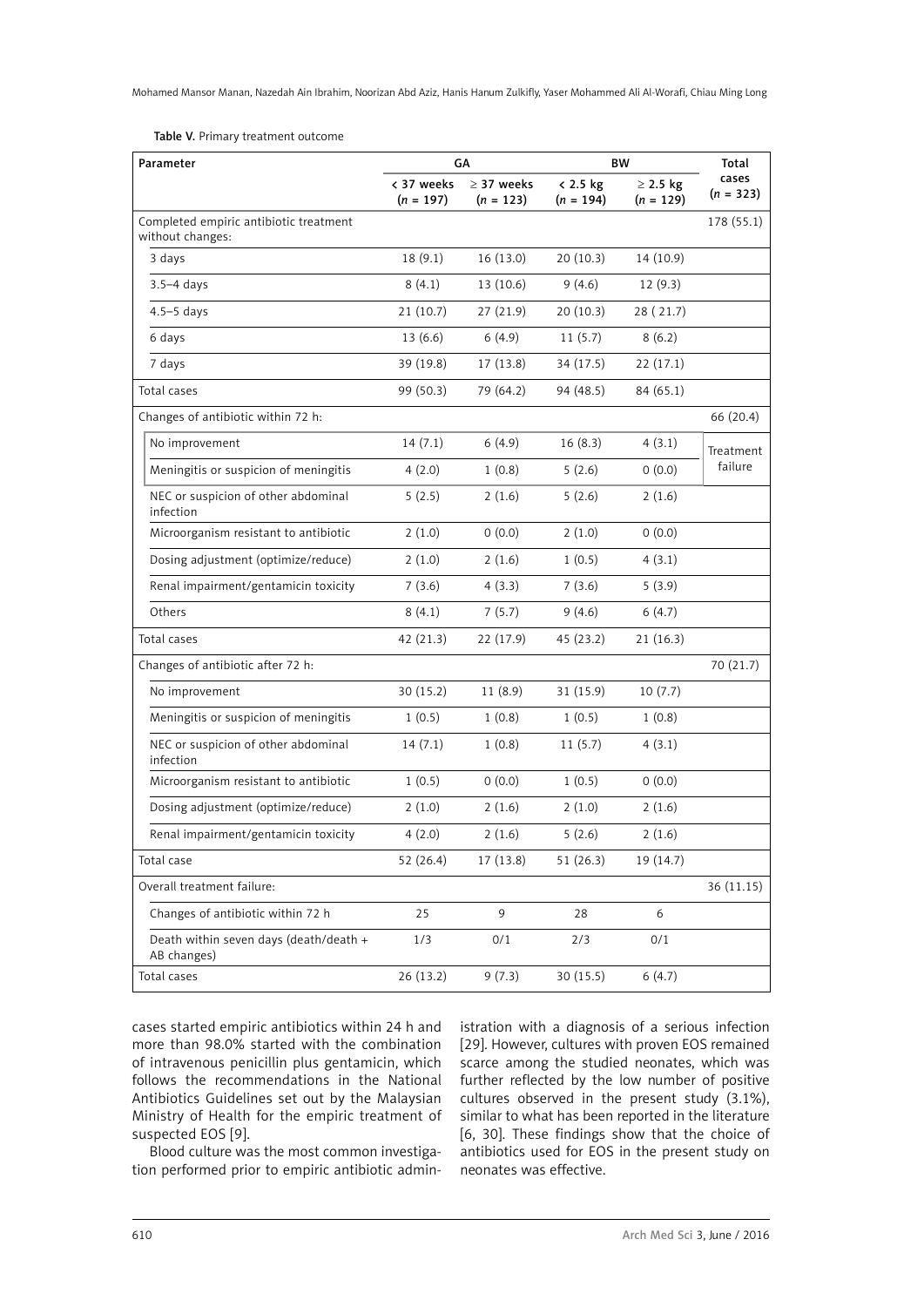

Figure 3. Forest plot of treatment failure (changes of antibiotic within 72 h)

*The data are presented as odds ratio (OR) (indicated by diamonds) with the 95% CI (indicated by lines). Odds ratio of the full term and normal BW is 0; shift to the left of this line indicates lower risk in premature and low BW and vice versa.*

| Discharge condition                               | GА                        |                             | Value | <b>BW</b>                 |                              | Value |
|---------------------------------------------------|---------------------------|-----------------------------|-------|---------------------------|------------------------------|-------|
|                                                   | < 37 weeks<br>$(n = 197)$ | $> 37$ weeks<br>$(n = 123)$ | of p  | $< 2.5$ kg<br>$(n = 194)$ | $\geq$ 2.5 kg<br>$(n = 129)$ | of p  |
| Well or with follow-up (G&D or TSB<br>monitoring) | 95(48.2)                  | 92 (74.8)                   | 0.001 | 93 (47.9)                 | 96 (74.4)                    | 0.001 |
| With referral to other clinic                     | 85(43.1)                  | 22(17.9)                    |       | 82 (42.3)                 | 25(19.4)                     |       |
| Transfer well to other hospital                   | 4(2.0)                    | 2(1.6)                      |       | 4(2.1)                    | 2(1.6)                       |       |
| <b>AOR</b>                                        | 0(0.0)                    | 3(2.4)                      |       | 0(0.0)                    | 3(2.3)                       |       |
| Death                                             | 13(6.6)                   | 4(3.3)                      |       | 15(7.7)                   | 3(2.3)                       |       |

Table VI. Discharge condition

The majority of premature and LBW neonates required a longer duration of treatment (7 days) compared to term and NBW neonates (4.5– 5 days) to complete the empiric treatment. The reasons for these observations are risk factors such as prematurity, LBW, low APGAR score, prolonged rupture of the membrane and mothers who received intrapartum antibiotics [31].

In this study, the treatment success rate was 89.0% for all neonates; LBW neonates had a higher risk of treatment failure. A previous study reported 10.0–20.0% treatment failure in suspected or proven EOS administered with penicillin or ampicillin plus gentamicin antibiotic therapy. These authors also reported that premature and LBW neonates may have an increased risk of treatment failure [6].

By definition, discharge is the event where warded neonates are allowed to go home with or without a medical appointment and follow-up. In practice, the discharge decision will be based on the neonate's medical condition and the parents' readiness to take care of their babies at home [32]. Discharge conditions are important to ensure that the neonates are medically stable prior to discharge. In this study, the neonate discharge conditions were significantly different between the GA and BW groups ( $p < 0.5$ ). Most of the term and NBW neonates were discharged well, while almost half of premature and LBW neonates required referral to other disciplines due to prematurity complications such as chronic lung disease, retinopathy of prematurity, intraventricular hemorrhage,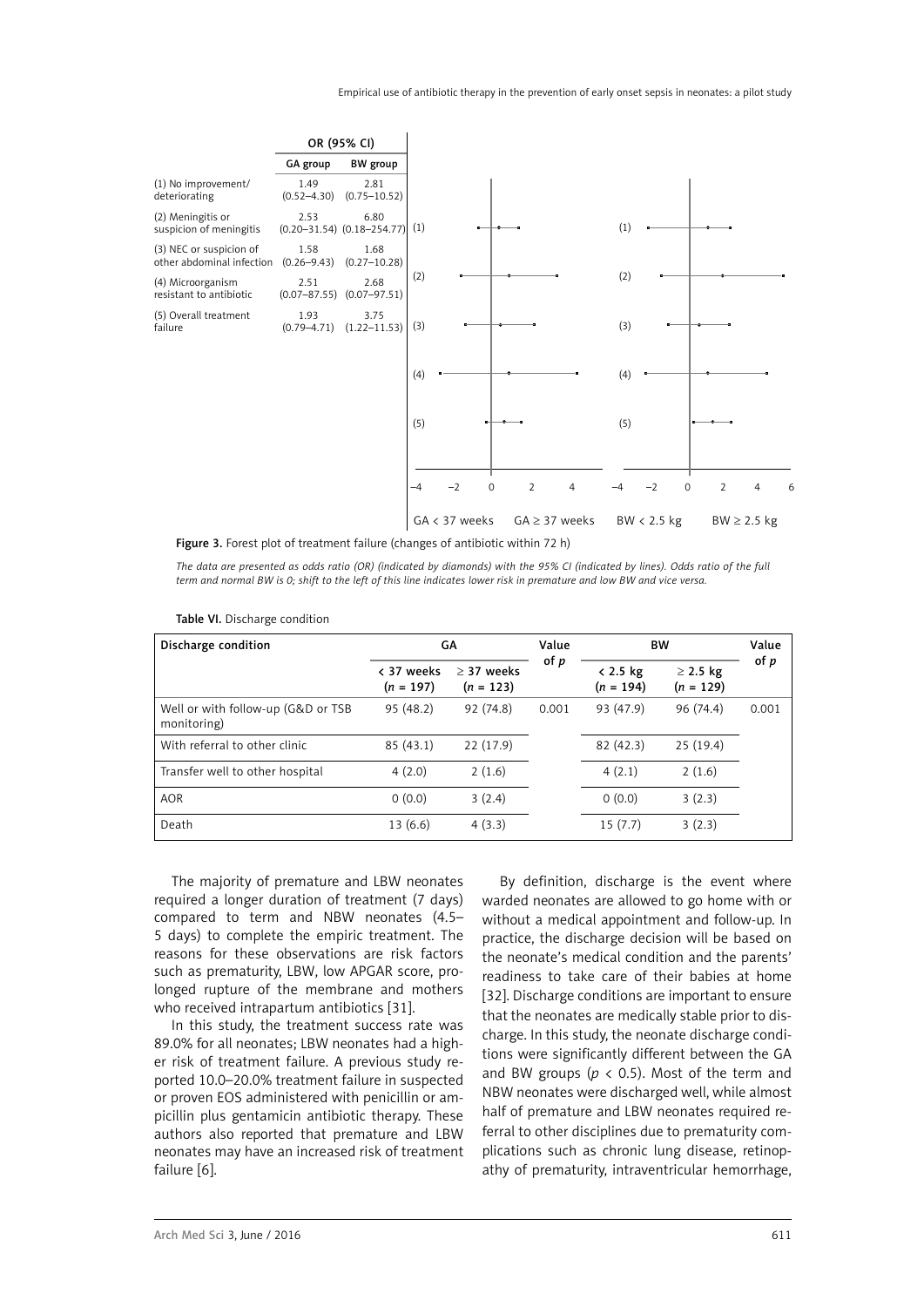cardiovascular disorders, hearing disorders and necrotizing enterocolitis.

In conclusion, most of the admitted neonates with suspected EOS in the studied facility presented with respiratory symptoms. The PROM less than 18 h may increase the risk of EOS in premature and LBW neonates, and MSAF was the main factor that contributed to EOS in term and NBW neonates. Intravenous penicillin plus gentamicin prescribed within the first 24 h of life was effective in EOS prevention, with a treatment success rate of 89.0%. However, LBW neonates may have a greater risk of treatment failure.

#### Acknowledgments

This work was partially supported by the Research Acculturation Grant Scheme (RAGS), Malaysia (RAGS/2013/UITM/SKK02/3). The authors would like to express their gratitude to the Ministry of Education, Malaysia and Universiti Teknologi MARA, Malaysia for partial financial support for this research.

#### Conflict of interest

The authors declare no conflict of interest.

#### References

- 1. World Health Organization. Neonatal and Perinatal Mortality: Country, regional and global estimates, Available at: http://whqlibdoc.who.int/publications/2006/ 9241563206\_eng.pdf.
- 2. Ganatra HA, Stoll BJ, Zaidi AK. International perspective on early-onset neonatal sepsis. Clin Perinatol 2010; 37: 501-23.
- 3. Vergnano S, Sharland M, Kazembe P, Mwansambo C, Heath PT. Neonatal sepsis: an international perspective. Arch Dis Child Fetal Neonatal Ed 2005; 90: F220-4.
- 4. Cordero L, Ayers LW. Duration of empiric antibiotics for suspected early-onset sepsis in extremely low birth weight infants. Infect Control Hosp Epidemiol 2003; 24: 662-6.
- 5. Stoll BJ, Hansen NI, Higgins RD, et al. Very low birth weight preterm infants with early onset neonatal sepsis: the predominance of Gram-negative infections continues in the National Institute of Child Health and Human Development Neonatal Research Network, 2002-2003. Pediatr Infect Dis J 2005; 24: 635-9.
- 6. Metsvaht T, Pisarev H, Ilmoja ML, et al. Clinical parameters predicting failure of empirical antibacterial therapy in early onset neonatal sepsis, identified by classification and regression tree analysis. BMC Pediatr 2009; 9: 72.
- 7. WHO Collaborating Centre for Training and Research in New-born Care. Teaching Aids on New-born care. Available at: http://www.newbornwhocc.org/nnf.htm.
- 8. Naher BS, Mannan MA, Noor K, Shahidullah M. Role of pro-calcitonin and C-reactive protein in the diagnosis of neonatal sepsis. Bangladesh Med Res Counc Bull 2011; 37: 40-6.
- 9. Ministry of Health-Malaysia. National Antibiotic Guideline 2008, pg 181, Available at; http://apps.who.int/ medicinedocs/documents/s17800en/s17800en.pdf.
- 10. Cohen-Wolkowiez M, Moran C, Benjamin DK, et al. Early and late onset sepsis in late preterm infants. Pediatr Infect Dis J 2009; 28: 1052-6.
- 11. Bhat R, Kumar N. Outcome of sepsis evaluations in very low birth weight premature neonates. J Clin Diagn Res 2009; 3: 1847-52.
- 12. Varga M, Sixta B, Bem R, Matia I, Jirkovska A, Adamec M. Application of gentamicin-collagen sponge shortened wound healing time after minor amputations in diabetic patients – a prospective, randomised trial. Arch Med Sci 2014; 10: 283-7.
- 13. Hassan Y, Aziz NA, Kassab Y, et al. How to help patients to control their BP? Blood pressure control and its predictor Arch Pharm Pract 2014; 5: 153-61.
- 14. Hadi MA, Helwani R, Long CM. Facilitators and barriers towards adverse drug reaction reporting: perspective of Malaysian hospital pharmacists. J Pharm Health Serv Res 2013; 4: 155-8.
- 15. Manan MM, Rusli RA, Ang WC, Al-Worafi YMA, Ming LC. Assessing the pharmaceutical care issues of antiepileptic drug therapy in hospitalised epileptic patients. J Pharm Pract Res 2014; 44: 83-8.
- 16. Gerdes JS. Diagnosis and management of bacterial infections in the neonate. Pediatr Clin North Am 2004; 51: 939-59.
- 17. Sadowska-Krawczenko I, Jankowska A, Kurylak A. Healthcare-associated infections in a neonatal intensive care unit. Arch Med Sci 2012; 8: 854-8.
- 18. Allegaert K, Anderson BJ, van den Anker JN, Vanhaesebrouck S, de Zegher F. Renal drug clearance in preterm neonates: relation to prenatal growth. Ther Drug Monit 2007; 29: 284-91.
- 19. Kearns GL, Abdel-Rahman SM, Alander SW, Blowey DL, Leeder JS, Kauffman RE. Developmental pharmacology-drug disposition, action, and therapy in infants and children. N Engl J Med 2003; 349: 1157-67.
- 20. Verani JR, McGee L, Schrag SJ. Prevention of perinatal group B streptococcal disease-revised guidelines from CDC. MMWR Recomm Rep 2010; 59: 1-36.
- 21. Kornacki J, Goździewicz T, Łabędzka I, et al. The influence of preterm premature rupture of membranes on maternal and neonatal outcome. Arch Med Sci 2009; 5: 222-8.
- 22. Glasgow TS, Speakman M, Firth S, James B, Byington CL, Young PC. Clinical and economic outcomes for term infants associated with increasing administration of antibiotics to their mothers. Paediatr Perinat Epidemiol 2007; 21: 338-46.
- 23. Gunn B, Ali S, Abdo-Rabbo A, Suleiman B. An investigation into perioperative antibiotic use during lower segment caesarean sections (LSCS) in four hospitals in Oman. Oman Med J 2009; 24: 179-83.
- 24. Hermansen CL, Lorah KN. Respiratory distress in the newborn. Am Fam Physician 2007; 76: 987-94.
- 25. Nkadi PO, Merritt TA, Pillers DA. An overview of pulmonary surfactant in the neonate: genetics, metabolism, and the role of surfactant in health and disease. Mol Genet Metab 2009; 97: 95-101.
- 26. Gelfand SL, Fanaroff JM, Walsh MC. Meconium stained fluid: approach to the mother and the baby. Pediatr Clin North Am 2004; 51: 655-67.
- 27. Yurdakok M. Meconium aspiration syndrome: do we know? Turk J Pediatr 2011; 53: 121-9.
- 28. Attar M, Becker MA, Dechert RE, Donn SM. Variability in the response to dexamethasone treatment in term neonates with respiratory failure. Arch Med Sci 2009; 5: 427-33.